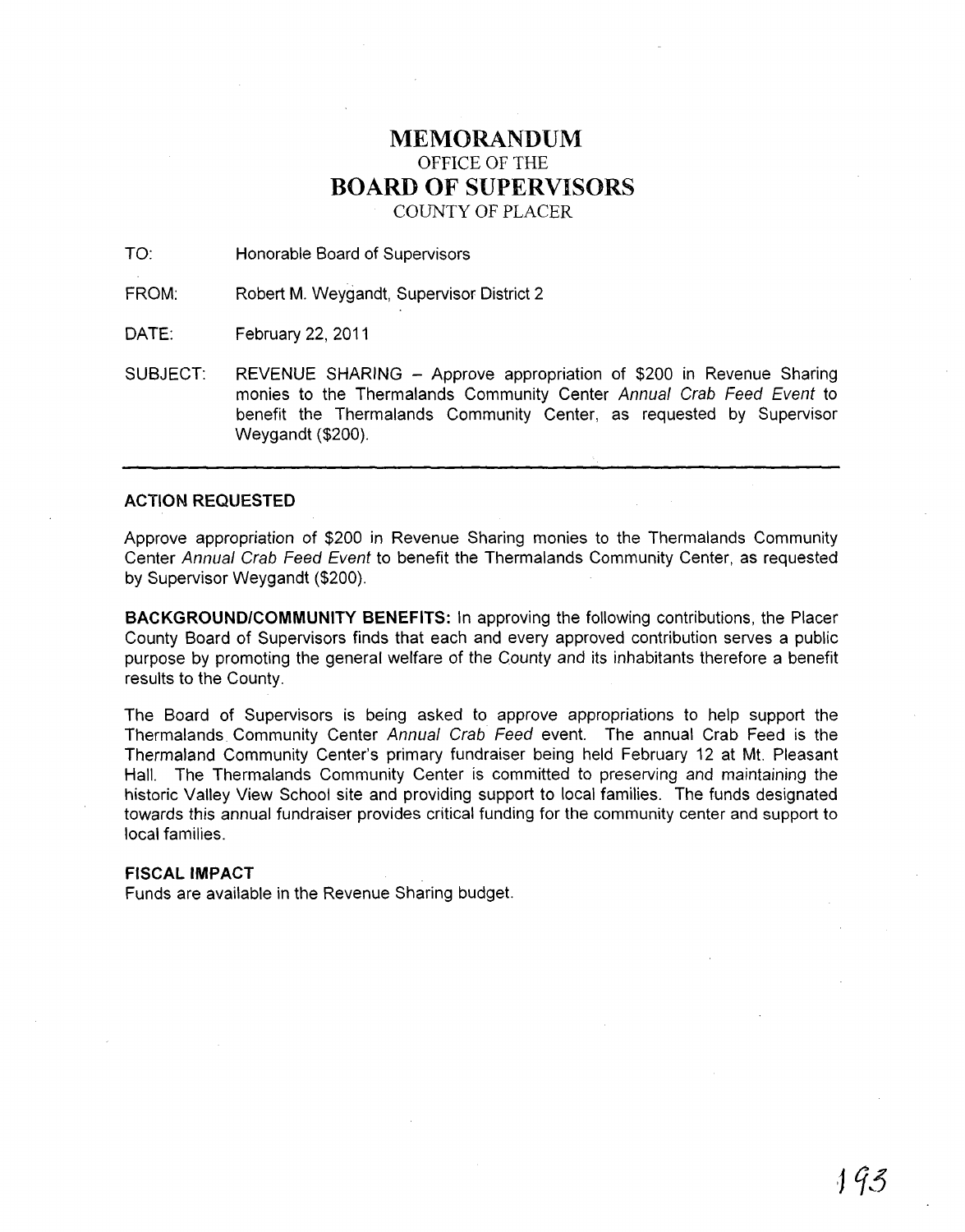

The Placer County Board of Supervisors has actively promoted revenue sharing funding as a means to provide financial support for local events, fundraising, programs, supplies, improvements, and equipment needed to help non-profit and community based organizations. In approving the revenue sharing contributions, the Placer County Board of Supervisors finds that each and every approved contribution serves a public purpose by promoting the general welfare of the County and its inhabitants therefore a benefit results to the County.

Please complete, print and sign the application and include **it** with your letter of request.

| Organization:                                                                                    | Thermalands Community Center, Inc.                                                                         |                       |              | Telephone: (916 )-316-7587 |  |
|--------------------------------------------------------------------------------------------------|------------------------------------------------------------------------------------------------------------|-----------------------|--------------|----------------------------|--|
| Address:                                                                                         | PO Box 102                                                                                                 |                       | FAX:         | $(916)$ )408-4387          |  |
|                                                                                                  | Lincoln, CA 95648                                                                                          |                       | Email:       | rick@skyhibroadband.net    |  |
| Website:                                                                                         | www.thermalands.org                                                                                        |                       |              |                            |  |
|                                                                                                  |                                                                                                            |                       |              |                            |  |
|                                                                                                  |                                                                                                            |                       |              |                            |  |
|                                                                                                  |                                                                                                            |                       |              |                            |  |
|                                                                                                  | Briefly describe the community benefit the organization, event, program or project provides:               |                       |              |                            |  |
|                                                                                                  | The TCC is a non-profit, public charity. Funds are used for scholarships for local graduating Lincoln High |                       |              |                            |  |
|                                                                                                  | School seniors and general upkeep of the TCC building and grounds.                                         |                       |              |                            |  |
|                                                                                                  |                                                                                                            |                       |              |                            |  |
|                                                                                                  |                                                                                                            |                       |              |                            |  |
|                                                                                                  | Briefly describe how funding will be utilized by listing what items will be purchased:                     |                       |              |                            |  |
| Funds will be placed into our general account to be used in the future as part of a scholarship. |                                                                                                            |                       |              |                            |  |
|                                                                                                  |                                                                                                            |                       |              |                            |  |
|                                                                                                  |                                                                                                            |                       |              |                            |  |
|                                                                                                  |                                                                                                            |                       |              |                            |  |
|                                                                                                  | Has this organization received Revenue Sharing Funds in the past?                                          |                       | $\Theta$ Yes | $(O)$ No                   |  |
|                                                                                                  | If yes, specify year(s), event and amount:                                                                 |                       |              |                            |  |
|                                                                                                  | 2010                                                                                                       | 2500                  |              |                            |  |
|                                                                                                  |                                                                                                            |                       |              |                            |  |
|                                                                                                  | I swear under penalty of perjury that the information supplied herein is true and correct [7]              |                       |              |                            |  |
|                                                                                                  |                                                                                                            |                       |              |                            |  |
| Rick Hartmann, President<br>APPLICANT'S NAME                                                     |                                                                                                            | APPLICANT'S SIGNATURI |              | 02/09/2011<br>DATE         |  |
|                                                                                                  |                                                                                                            |                       |              |                            |  |
|                                                                                                  |                                                                                                            |                       |              |                            |  |
|                                                                                                  |                                                                                                            |                       |              |                            |  |
|                                                                                                  |                                                                                                            |                       |              |                            |  |
|                                                                                                  |                                                                                                            |                       |              |                            |  |
|                                                                                                  |                                                                                                            |                       |              |                            |  |
|                                                                                                  |                                                                                                            |                       |              |                            |  |
|                                                                                                  |                                                                                                            |                       |              |                            |  |
|                                                                                                  |                                                                                                            |                       |              |                            |  |
|                                                                                                  |                                                                                                            |                       |              |                            |  |
|                                                                                                  |                                                                                                            |                       |              |                            |  |